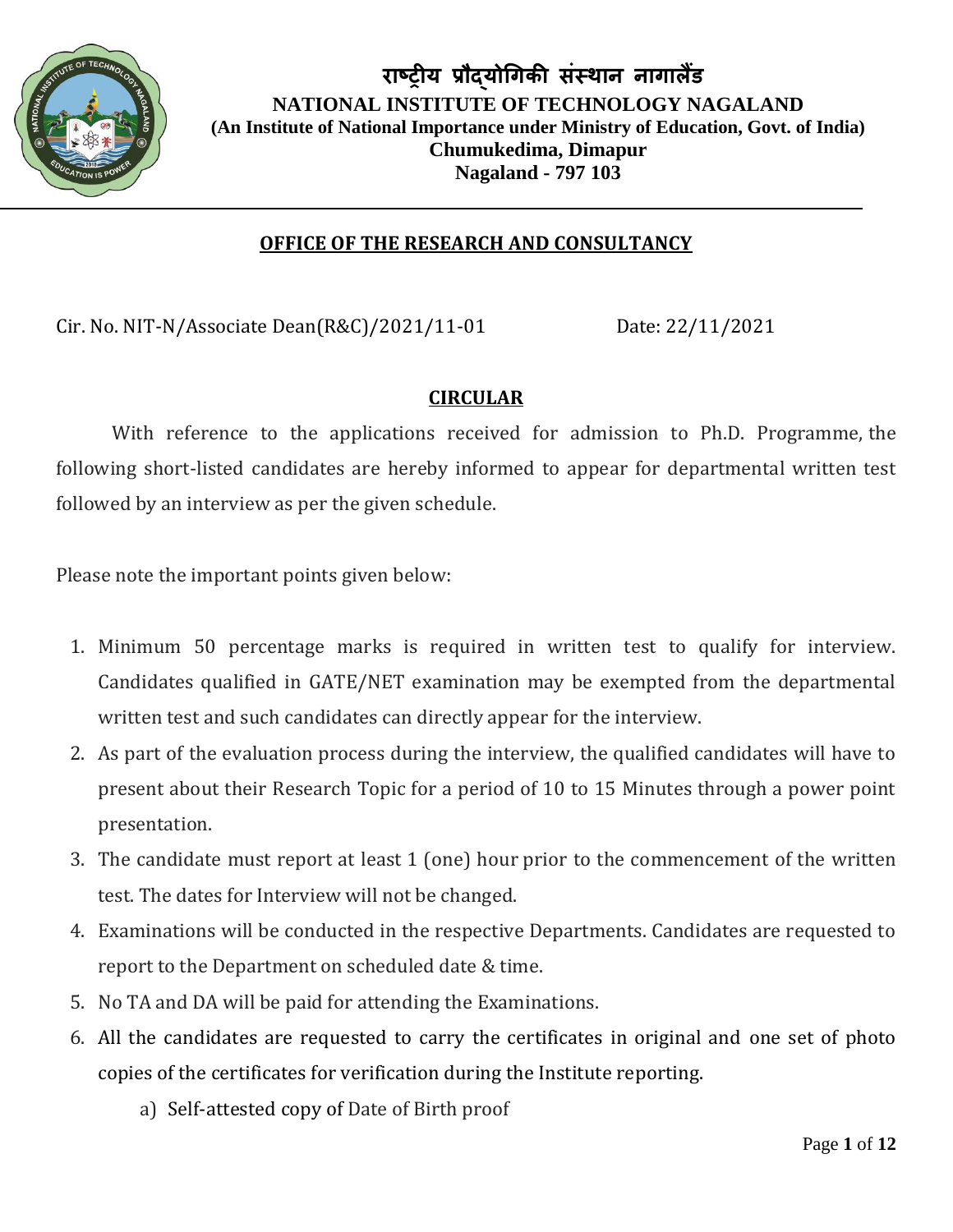- b) Self-attested copy of ID Card proof
- c) Self-attested copy of SSLC / SSC / Matriculation Certificate
- d) Self-attested copy of 10 +2 / HSLC / Intermediate / PU Certificate
- e) Self-attested copies of Bachelor's Degree Grade cards / Mark Sheets
- f) Self-attested copy of Bachelor's Degree Certificate (in case if it is not provided yet from the Institute / University Provisional Degree Certificate would be accepted)
- g) Self-attested copies of Master Degree Grade cards / Mark Sheets
- h) Self-attested copy of Master Degree Certificate (in case if it is not provided yet from the Institute / University Provisional Degree Certificate would be accepted)
- i) Self-attested copy of GATE/NET Score card (if qualified)
- j) Self-attested copy of Privileged Certificates if applicable (Physically Challenged) etc.
- k) 2 recent passport size photographs (Name and Self attestation on the back side of each photograph)
- l) Self-attested copy of Community Certificate (SC/ST/OBC)
- m) Self-attested copy of CGPA to percentage conversion certificate.
- n) Self-attested copy of Doctor's certificate (in case of PH / PWD)
- o) Self-attested copy of Community Certificate (In case of OBC non-creamy layer certificate in addition with OBC certificate is required)
- p) Self-attested copy of Character / Conduct certificate issued from the Institute / University where Bachelor's Degree is obtained
- q) Self-attested copy of Migration Certificate issued from the Institute / University where Bachelor's Degree is obtained
- r) Self-attested copy of application fee detail
- s) Final year thesis/dissertation/report/publication
- t) Self-attested copy of Experience Letter (if any)
- u) Any other relevant certificate (if applicable)

#### **Note:** *All candidates must have to follow the Nagaland state SOP for COVID to attend the examination.*

Associate Dean (R & C)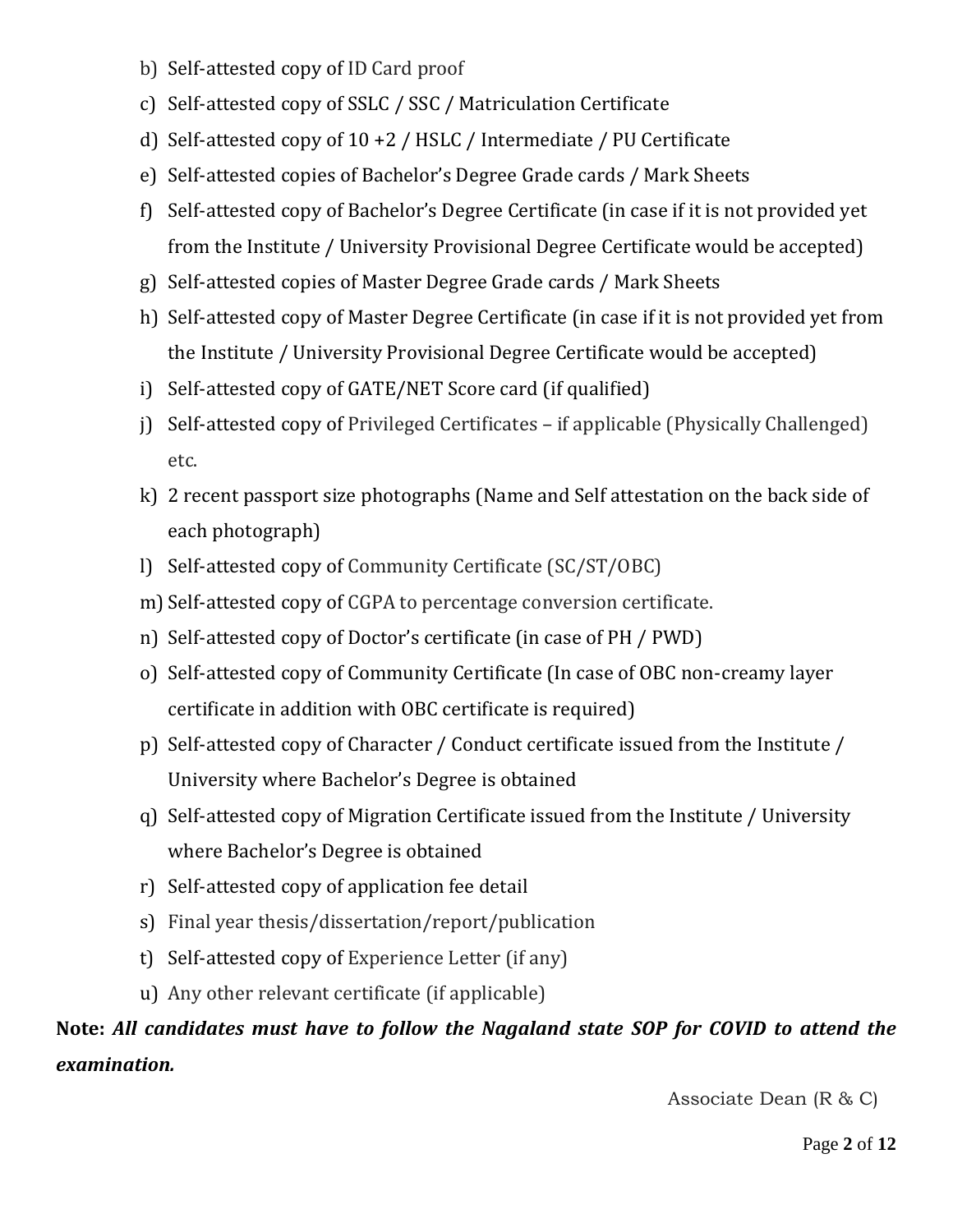

(An Institute of National Importance under Ministry of HRD, Govt. of India)

**Chumukedima, Dimapur – 797 103**

**Nagaland**

### **Department of Electrical and Electronics Engineering**

| Si. No. | Name of the Candidate      | <b>Short Listed /Not Short</b><br>Listed (with remarks) |
|---------|----------------------------|---------------------------------------------------------|
| 1.      | SUMANTA DUTTAMUNSHI        | <b>Short Listed</b>                                     |
| 2.      | <b>SUJIT PANI</b>          | <b>Short Listed</b>                                     |
| 3.      | <b>CHINMOY CHAKRABORTY</b> | <b>Short Listed</b>                                     |
| 4.      | POOJA BORA                 | <b>Short Listed</b>                                     |
|         |                            | <b>Short Listed</b>                                     |
| 5.      | <b>SHUBHAM KHANNA</b>      | (Need to produce PG Mark)<br>sheet & Certificate before |
|         |                            | Examination)                                            |
| 6.      | RAVI KUMAR K               | <b>Short Listed</b>                                     |

**Syllabus of the Written Examination:** GATE syllabus of Electrical Engineering

**Time of Reporting:** 9:30am, 10th December 2021

**Date of Written Examination (Written Examination is exempted for GATE or NET qualified Candidates):** 10th December 2021

**Date of Viva-Voce Examination: 10th December 2021** 

**The mentioned remark can be addressed to the following mail:** [dipusarkar79@nitnagaland.ac.in](mailto:dipusarkar79@nitnagaland.ac.in)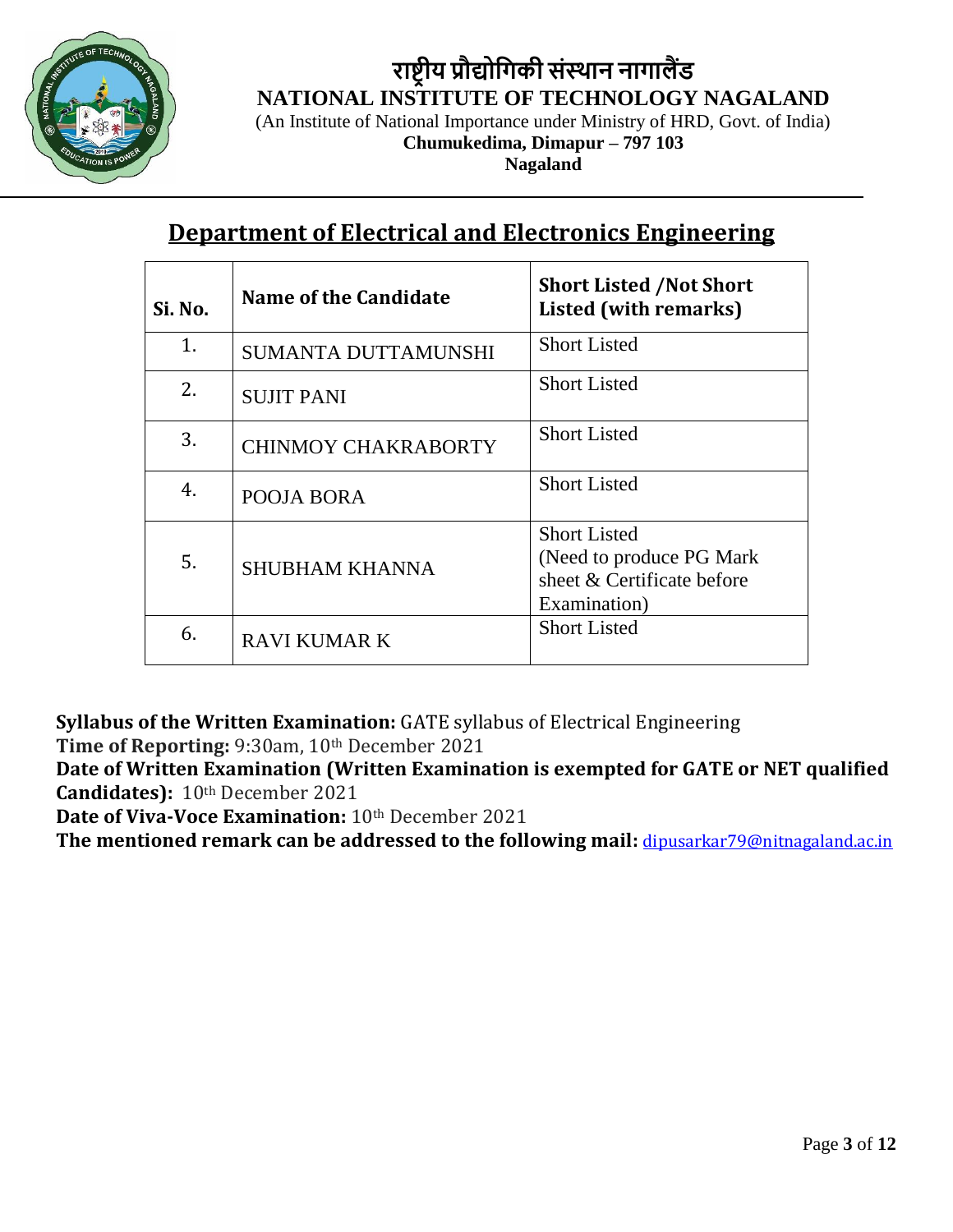

(An Institute of National Importance under Ministry of HRD, Govt. of India)

**Chumukedima, Dimapur – 797 103**

**Nagaland**

### **Department of Electronics and Instrumentation Engineering (EIE)**

| Si. No. | Name of the Candidate | <b>Short Listed /Not Short</b><br>Listed (with remarks) |
|---------|-----------------------|---------------------------------------------------------|
|         | S. KUMARAN            | Shortlisted                                             |

**Syllabus for Written Examination:** GATE syllabus of Electronics and Instrumentation Engineering

**Time of Reporting:** 9:30am, 10th December 2021

**Date of Written Examination (Written Examination is exempted for GATE or NET qualified Candidates):** 10th December 2021

**Date of Viva-Voce Examination:** 10th December 2021

**The above-mentioned remark(s) can be addressed to the following mail:**

[rajagopal.kumar4@gmail.com](mailto:rajagopal.kumar4@gmail.com)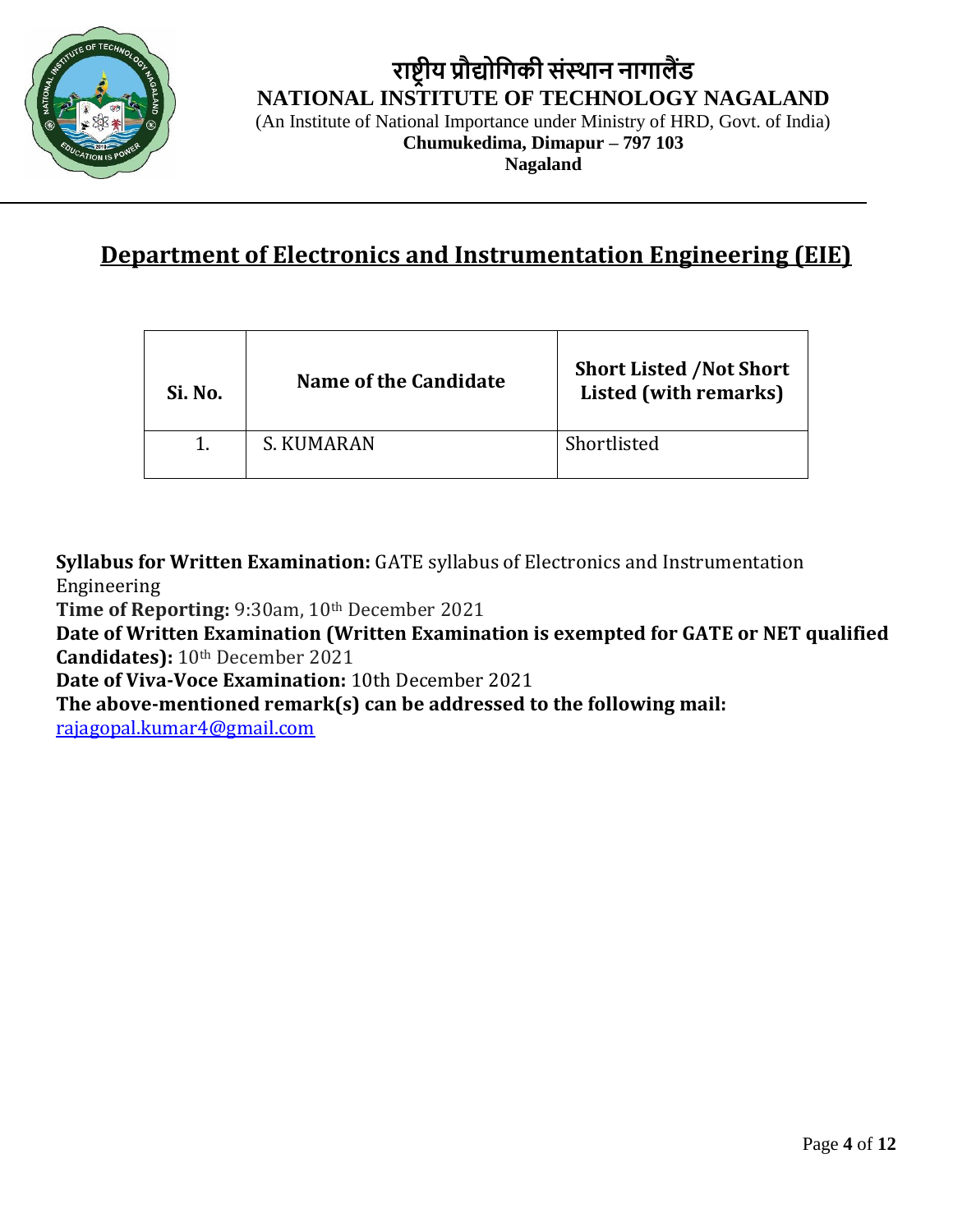

(An Institute of National Importance under Ministry of HRD, Govt. of India)

**Chumukedima, Dimapur – 797 103 Nagaland**

#### **Department of Computer Science and Engineering (CSE)**

| Sl. No. | <b>Name of the Candidate</b> | <b>Short Listed /Not Short</b><br>Listed (with remarks) |
|---------|------------------------------|---------------------------------------------------------|
| 1.      | <b>IMTIMONGLA AIER</b>       | Shortlisted                                             |
| 2.      | N. VINAY KUMAR               | Shortlisted                                             |
| 3.      | <b>BIKRAM BIKASH DAS</b>     | Shortlisted                                             |
| 4.      | <b>DIVYA</b>                 | Shortlisted                                             |
| 5.      | SUDIPTA PATOWARY             | Shortlisted                                             |
| 6.      | NEELIMA GURRAPU              | Shortlisted                                             |
| 7.      | <b>JASWINDER SINGH</b>       | Not Shortlisted                                         |
| 8.      | <b>MOUMITA GHOSH</b>         | Shortlisted                                             |
| 9.      | <b>RAKESH KUMAR RAI</b>      | Not Shortlisted                                         |
| 10.     | DAYAKAR KONDAMUDI            | Shortlisted                                             |

**Syllabus for Written Examination:** GATE syllabus of Computer Science and Engineering Time of Reporting: 9:30am, 09th December 2021

**Date of Written Examination (Written Examination is exempted for GATE or NET qualified Candidates):** 09th December 2021

**Date of Viva-Voce Examination:** 09th December 2021

**The above-mentioned remark(s) can be addressed to the following mail:**

[neelima@nitnagaland.ac.in](mailto:neelima@nitnagaland.ac.in)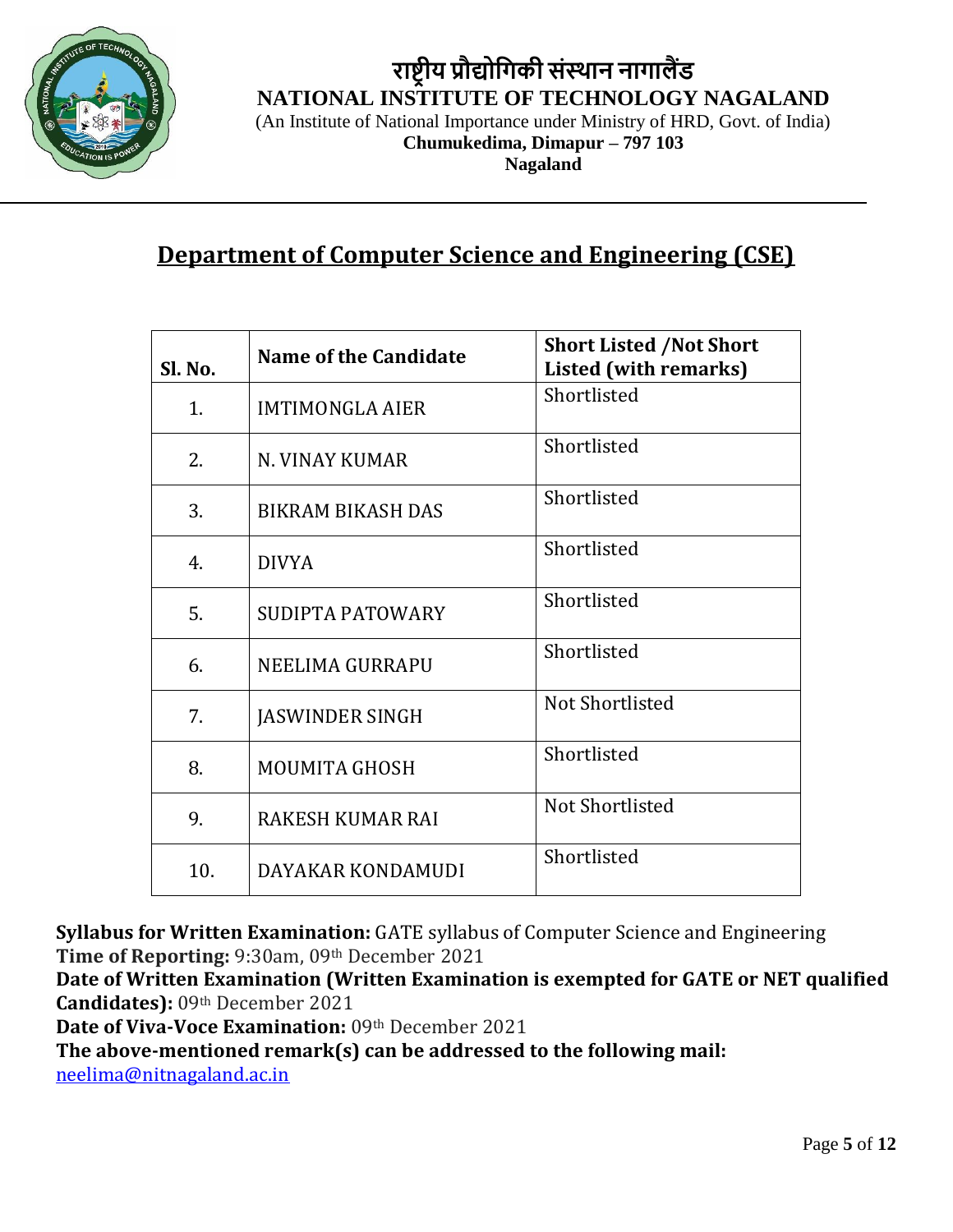

(An Institute of National Importance under Ministry of HRD, Govt. of India)

**Chumukedima, Dimapur – 797 103 Nagaland**

**Department of Civil Engineering (CE)**

| Sl. No. | Name of the Candidate   | <b>Short Listed /Not Short</b><br><b>Listed (with remarks)</b>                                                                                |
|---------|-------------------------|-----------------------------------------------------------------------------------------------------------------------------------------------|
| 1.      | <b>ASHISH GAUTAM</b>    | <b>Short Listed</b>                                                                                                                           |
| 2.      | ASHIRVAD SRIVASTAVA     | <b>Short Listed</b>                                                                                                                           |
| 3.      | <b>RENBEN KHUVUNG</b>   | <b>Short Listed</b>                                                                                                                           |
| 4.      | <b>HRISHIKESH KUMAR</b> | Short Listed.<br>(Need to produce 10th)<br>Marksheet, 12th<br>Marksheet & certificate,<br><b>B.Tech Marksheets and</b><br>M.tech certificate) |

**Syllabus for Written Examination:** GATE syllabus of Civil Engineering

**Time of Reporting:** 9:30 am, 09th December 2021

**Date of Written Examination (Written Examination is exempted for GATE or NET qualified Candidates):** 09th December 2021

Date of Viva-Voce Examination: 09th December 2021

**The above-mentioned remark(s) can be addressed to the following mail:**

[n.ngullie@nitnagaland.ac.in](mailto:n.ngullie@nitnagaland.ac.in)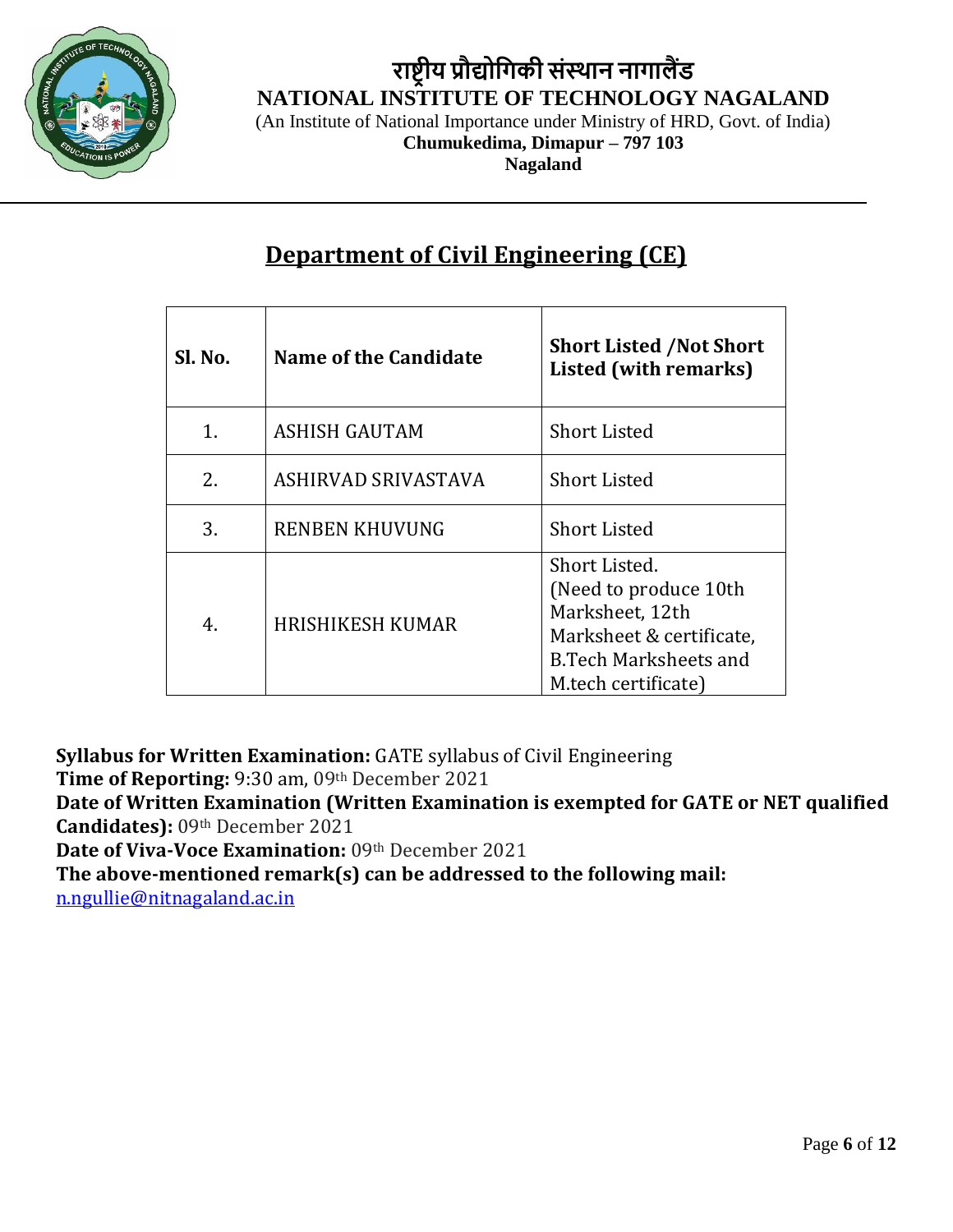

(An Institute of National Importance under Ministry of HRD, Govt. of India)

**Chumukedima, Dimapur – 797 103**

**Nagaland**

#### **Department of Electronics and Communication Engineering (ECE)**

| S. No. | Name of the Candidate                  | <b>Short Listed /Not Short</b><br><b>Listed (with remarks)</b> |
|--------|----------------------------------------|----------------------------------------------------------------|
| 1.     | <b>JOGENDRA HAOBAM</b>                 | Shortlisted                                                    |
| 2.     | <b>IMESANGLA AO</b>                    | Shortlisted<br>(No marksheet)                                  |
| 3.     | <b>SUNIL KUMAR</b><br><b>CHOUDHURY</b> | Shortlisted (No<br><b>Transaction details</b><br>attached)     |
| 4.     | <b>SAYANTAN BISWAS</b>                 | Shortlisted                                                    |
| 5.     | <b>MRITUNJAY KUMAR</b>                 | Shortlisted                                                    |
| 6.     | <b>BIMOLJIT CHANAM</b>                 | Shortlisted                                                    |
| 7.     | ABHAYA KUMAR<br>SHARMA                 | Not shortlisted                                                |

**Syllabus for Written Examination:** GATE syllabus of Electronics and Communication Engineering

**Time of Reporting:** 9:30 am, 09th December 2021

**Date of Written Examination (Written Examination is exempted for GATE or NET qualified Candidates):** 09th December 2021

Date of Viva-Voce Examination: 09th December 2021

**The above-mentioned remark(s) can be addressed to the following mail:**

[khelchand@nitnagaland.ac.in](mailto:khelchand@nitnagaland.ac.in)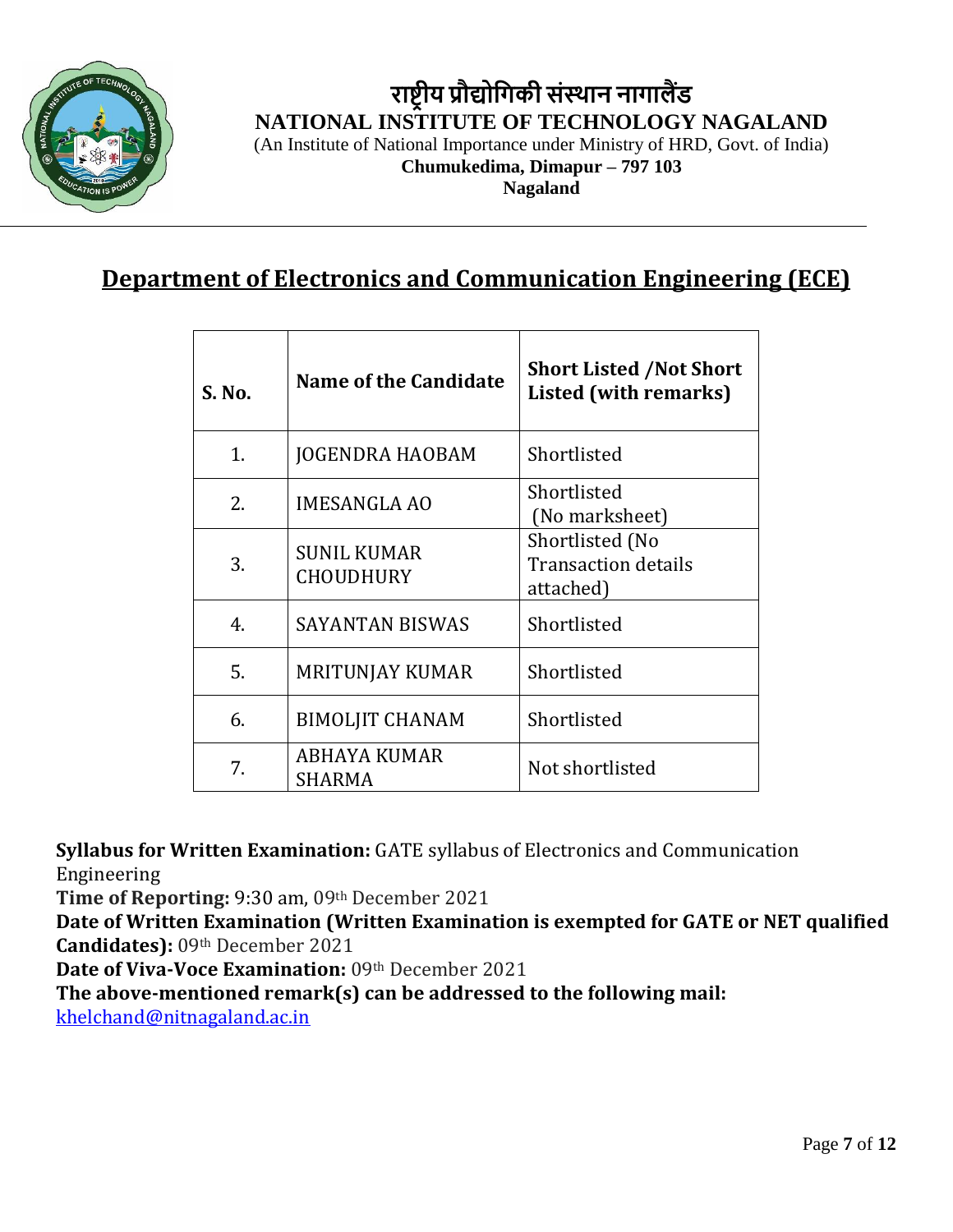

**राष्ट्रीय प्रौद्योगिकी संस्थान नािालैंड NATIONAL INSTITUTE OF TECHNOLOGY NAGALAND** (An Institute of National Importance under Ministry of HRD, Govt. of India) **Chumukedima, Dimapur – 797 103**

**Nagaland**

#### **Department of Mechanical Engineering (ME)**

| Si. No.       | Name of the Candidate  | <b>Short Listed</b><br><b>Not Short</b><br><b>Listed</b> (with<br>remarks) |
|---------------|------------------------|----------------------------------------------------------------------------|
| 1.            | TOURANGBAM RAHUL SINGH | <b>Short Listed</b>                                                        |
| $\mathcal{L}$ | S. PRASHANTH           | <b>Short Listed</b>                                                        |

**Syllabus for Written Examination:** GATE Mechanical Engineering

**Time of Reporting:** 9:30 am, 09th December 2021

**Date of Written Examination (Written Examination is exempted for GATE or NET qualified Candidates):** 09th December 2021

**Date of Viva-Voce Examination:** 09th December 2021

**The above-mentioned remark(s) can be addressed to the following mail:**

**[rosangpongen@nitnagaland.ac.in](mailto:rosangpongen@nitnagaland.ac.in)**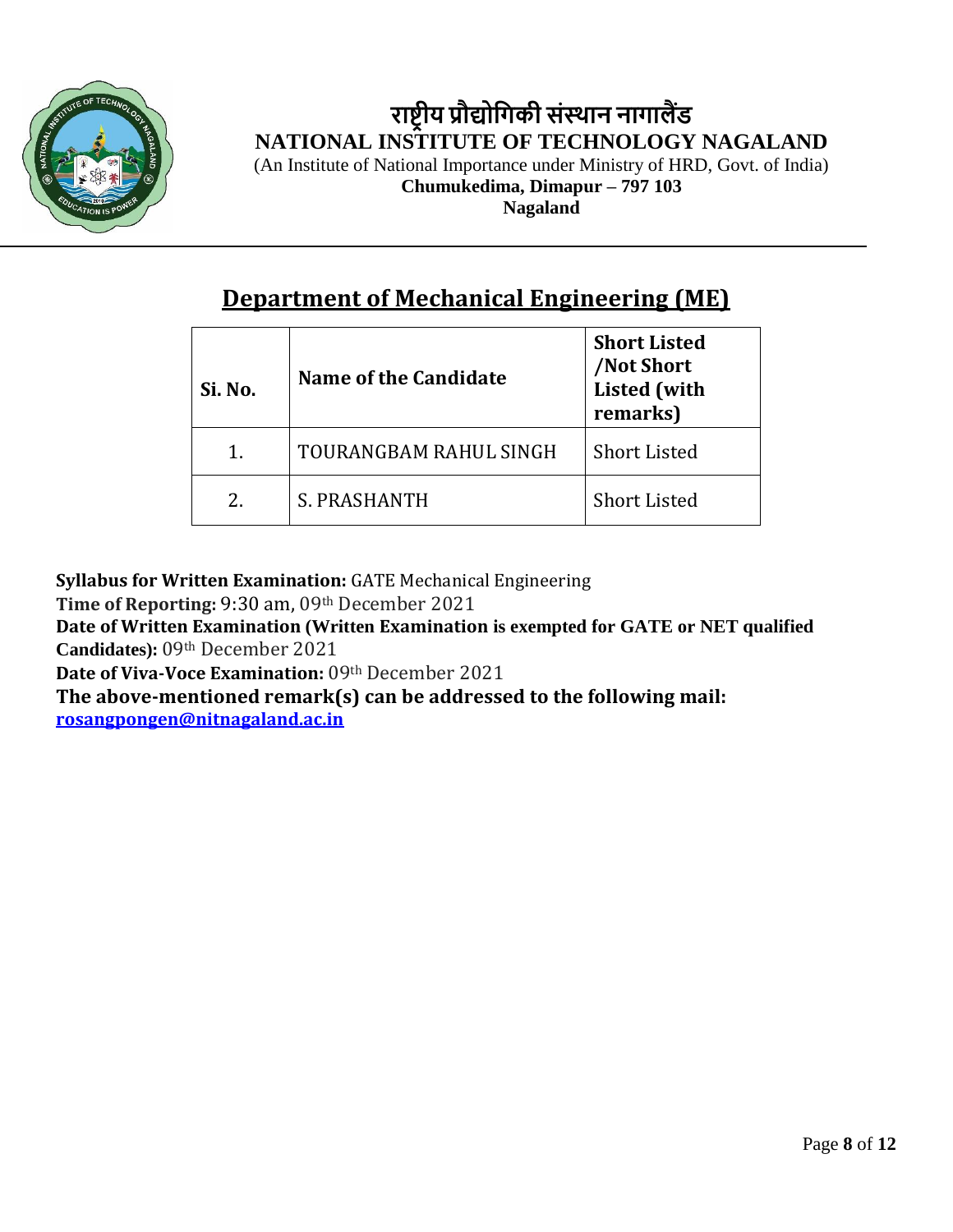

**राष्ट्रीय प्रौद्योगिकी संस्थान नािालैंड NATIONAL INSTITUTE OF TECHNOLOGY NAGALAND** (An Institute of National Importance under Ministry of HRD, Govt. of India) **Chumukedima, Dimapur – 797 103**

**Nagaland**

#### **Department of Science and Humanities (S&H)**

#### **Mathematics**

| Si. No. | Name of the Candidate  | <b>Short Listed /Not Short</b><br>Listed (with remarks)                  |
|---------|------------------------|--------------------------------------------------------------------------|
| 1.      | <b>SHEYETOLI AWOMI</b> | Short Listed (Subject to<br>submission of Mark sheets)                   |
| 2.      | MAGDALENE K ZHIMOMI    | Short Listed (Subject to<br>submission $+12$ of Mark<br>sheets)          |
| 3.      | THUNGCHANTHUNG EZUNG   | Short Listed (Subject to<br>submission of Mark sheets)                   |
| 4.      | PAWAN KR HAJONG        | Short Listed (Subject to<br>submission of Mark sheets)                   |
| 5.      | <b>GAURAB BARDHAN</b>  | Short Listed (Subject to<br>submission of Mark sheets)                   |
| 6.      | <b>SANDIP MISTRY</b>   | Short Listed (Subject to<br>submission of Cl:10 Mark<br>sheet)           |
| 7.      | <b>KARTIK PAUL</b>     | <b>Short Listed</b>                                                      |
| 8.      | ROUSAL WILSON SHABONG  | Short Listed (Subject to<br>submission Cl $10th$ /+12 of<br>Mark sheets) |
| 9.      | <b>VEERENDRA KUMAR</b> | <b>Short Listed</b>                                                      |

**Syllabus for Written Examination: UGC NET Mathematics Syllabus**

**Time of Reporting:** 9:30 am, 09th December 2021

**Date of Written Examination (Written Examination is exempted for GATE or NET qualified Candidates):** 09th December 2021

**Date of Viva-Voce Examination:** 09th December 2021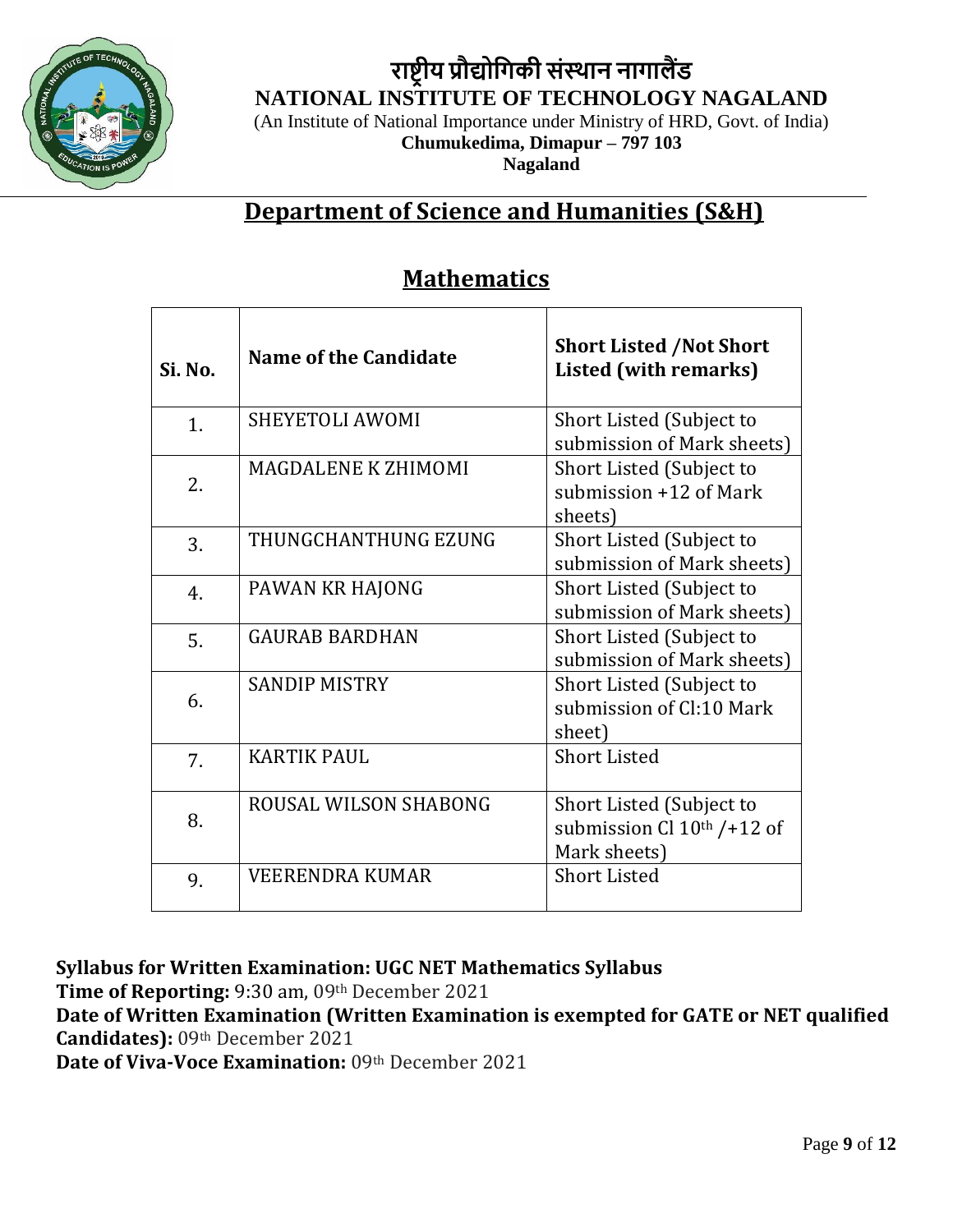#### **Physics**

| Si. No. | Name of the Candidate               | <b>Short Listed /Not</b><br><b>Short Listed (with</b><br>remarks)          |
|---------|-------------------------------------|----------------------------------------------------------------------------|
| 1.      | PECHEKVULO KEMP                     | <b>Short Listed</b>                                                        |
| 2.      | PREMEUS KHARBYNGAR                  | <b>Short Listed</b>                                                        |
| 3.      | <b>GANGADHAR MAHAR</b>              | <b>Short Listed</b>                                                        |
| 4.      | <b>SUMEER KUMAR SAIKIA</b>          | <b>Short Listed</b>                                                        |
| 5.      | <b>MEDEMMEREN</b><br><b>LONCHAR</b> | <b>Short Listed</b>                                                        |
| 6.      | <b>ALEMINLA</b>                     | <b>Short Listed</b>                                                        |
| 7.      | NILESH KUMAR PRASAD                 | <b>Short Listed</b>                                                        |
| 8.      | <b>VIKEDO ZUTSO</b>                 | <b>Short Listed</b>                                                        |
| 9.      | <b>SRI BIKASH BARO</b>              | <b>Short Listed</b>                                                        |
| 10.     | RUKUSU YOHO                         | <b>Short Listed</b>                                                        |
| 11.     | <b>MANLEM L KONYAK</b>              | <b>Short Listed</b>                                                        |
| 12.     | <b>SUVANKAR DAS</b>                 | <b>Short Listed (Subject</b><br>to submission of NOC<br>from the employer) |
| 13.     | <b>CHINTHALA RAJKIRAN</b>           | <b>Short Listed</b>                                                        |

**Syllabus for Written Examination:** UGC NET Physics Syllabus

**Time of Reporting:** 9:30 am, 09th December 2021

**Date of Written Examination (Written Examination is exempted for GATE or NET qualified Candidates):** 09th December 2021

Date of Viva-Voce Examination: 09th December 2021

**For any clarification, one may write to the following mail:**

**[hod.sh.nitnagaland@gmail.com](mailto:hod.sh.nitnagaland@gmail.com)**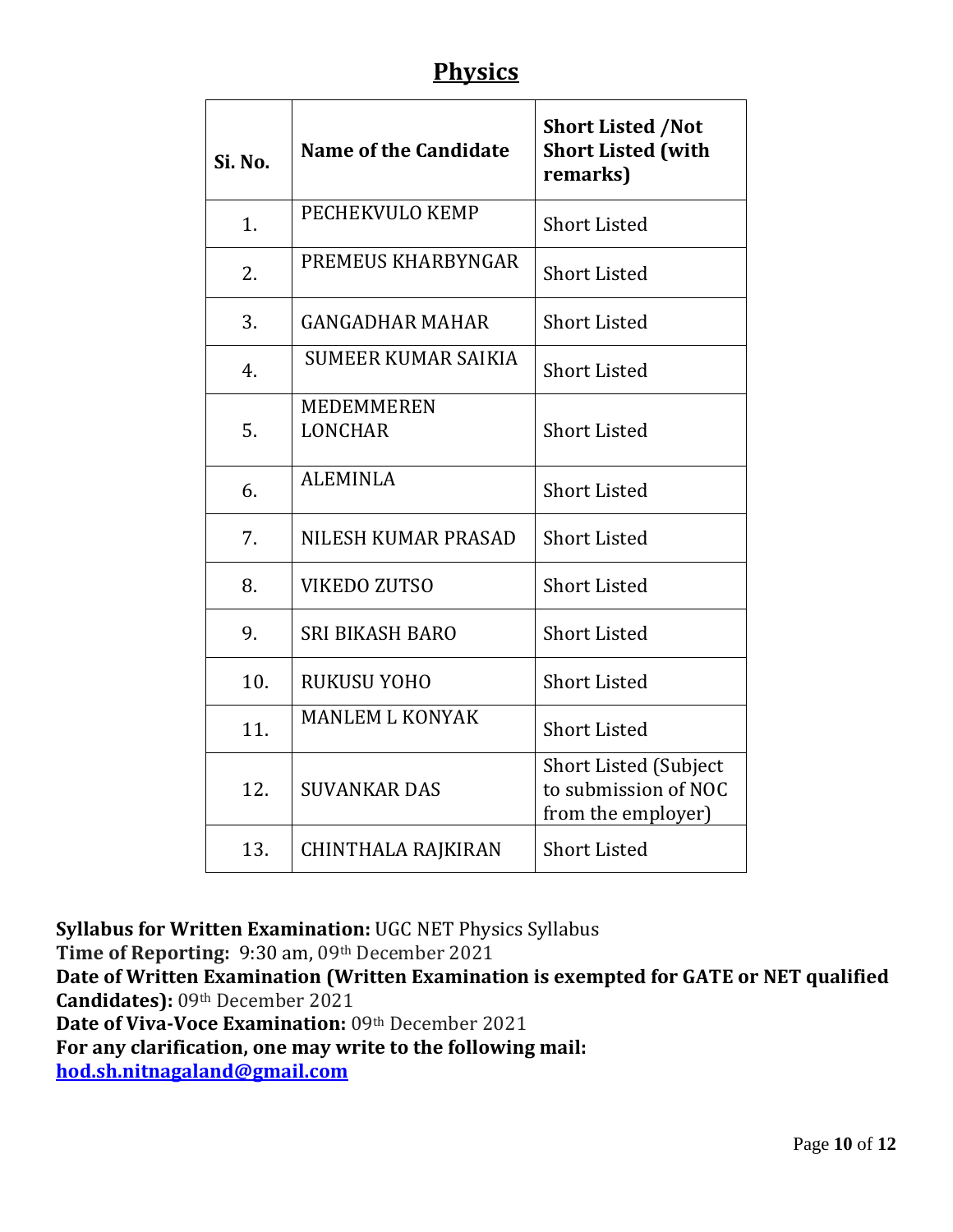

**राष्ट्रीय प्रौद्योगिकी संस्थान नािालैंड NATIONAL INSTITUTE OF TECHNOLOGY NAGALAND** (An Institute of National Importance under Ministry of HRD, Govt. of India)

**Chumukedima, Dimapur – 797 103**

**Nagaland**

#### **Interdisciplinary Research (IR)**

### **Under Department of Computer Science and Engineering**

| Si.<br>No. | <b>Name of the Candidate</b>                | <b>Short Listed /Not Short</b><br><b>Listed (with remarks)</b> | <b>Syllabus for Written</b><br><b>Examination (Written</b><br>Test is exempted for<br><b>GATE or NET qualified</b><br>Candidates) |
|------------|---------------------------------------------|----------------------------------------------------------------|-----------------------------------------------------------------------------------------------------------------------------------|
|            | <b>GAJENDER KUMAR</b>                       | <b>Short Listed</b>                                            | <b>CSE GATE Syllabus</b>                                                                                                          |
| 2.         | <b>VIVEK CHIMANLAL</b><br><b>KHIRASARIA</b> | <b>Short Listed</b>                                            | <b>CSE GATE Syllabus</b>                                                                                                          |
| 3.         | <b>BIKRAM BIKASH DAS</b>                    | <b>Short Listed</b>                                            | <b>CSE GATE Syllabus</b>                                                                                                          |

**Syllabus for Written Examination:** GATE syllabus of Computer Science and Engineering **Time of Reporting:** 9:30 am, 09th December 2021

**Date of Written Examination (Written Examination is exempted for GATE or NET qualified Candidates):** 09th December 2021

**Date of Viva-Voce Examination:** 10th December 2021

#### **Under Department of Electronics and Communication Engineering (ECE)**

| Si.<br>No. | Name of the<br><b>Candidate</b> | <b>Short Listed /Not</b><br><b>Short Listed (with</b><br>remarks) | <b>Syllabus for Written</b><br><b>Examination (Written</b><br>Test is exempted for<br><b>GATE or NET qualified</b><br>Candidates) |
|------------|---------------------------------|-------------------------------------------------------------------|-----------------------------------------------------------------------------------------------------------------------------------|
|            | KALPANA GOGOI                   | <b>Short Listed</b>                                               | <b>ECE GATE Syllabus</b>                                                                                                          |

**Syllabus for Written Examination:** GATE syllabus of Electronics and Communication Engineering **Time of Reporting:** 9:30 am, 09th December 2021

**Date of Written Examination (Written Examination is exempted for GATE or NET qualified Candidates):** 09th December 2021

**Date of Viva-Voce Examination:** 10th December 2021